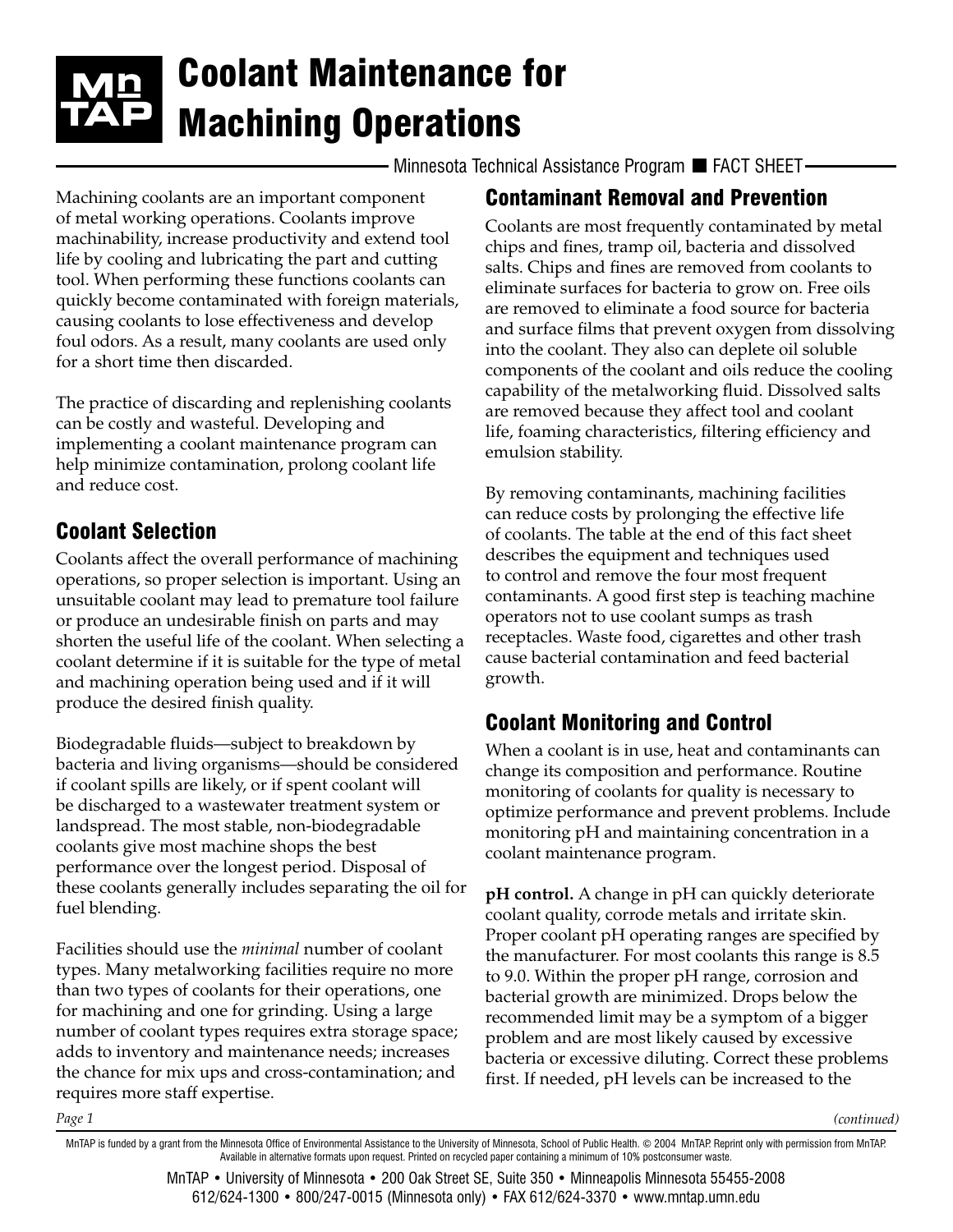recommended range by carefully adding an alkaline chemical like dilute caustic soda. Adding chemicals to coolants on a frequent, ongoing basis can cause problems, such as the buildup of dissolved solids, and indicates that other problems have not been solved. Using low-cost tools for monitoring pH levels such as portable pH meters and pH paper, can help determine when pH needs adjusting. For specific recommendations about maintaining coolant pH, contact chemical or coolant suppliers.

**Coolant concentration.** Maintaining the proper coolant-to-water ratio is critical because coolants are designed to perform best at specific concentrations. Overly diluted coolant may reduce tool life, and concentrated coolant results in using more coolant than necessary. The same is true for coolant additives. Coolant suppliers can provide information on proper

coolant concentrations for specific applications.

Refractometers can provide accurate measurements to determine the coolant-to-water ratio and are fairly inexpensive and simple to operate. Titration kits, supplied by some coolant manufacturers, are another way to maintain proper concentration. Coolant metering or feed pumps can also improve the rate at which coolants are added.

In addition to monitoring pH and coolant concentration, a comprehensive coolant maintenance program should include monitoring tramp oil concentration, suspended solids, alkalinity, spot corrosion of parts and bacteria count.

| Contaminant              | <b>Control Method</b>        | <b>Contaminant Removal Process</b>                                                                                                                                                                                                                        |
|--------------------------|------------------------------|-----------------------------------------------------------------------------------------------------------------------------------------------------------------------------------------------------------------------------------------------------------|
| Metal chips<br>and fines | Bag and<br>cartridge filters | Over time, small chips and metal fines accumulate and settle in<br>coolant sumps. Coolants should be filtered routinely to remove<br>these contaminants. Usually a 50-micron bag filter is used, followed<br>by a 5- or 10-micron cartridge filter.       |
|                          | Centrifuges                  | With high-speed centripetal force, centrifuges can separate very<br>fine, suspended particles from coolant.                                                                                                                                               |
|                          | Hydrocyclones                | Hydrocyclones help concentrate solids from a coolant. With<br>coolant entering at high speed, the conical shape of a hydrocyclone<br>draws a clean coolant flow upward and forces a heavy solids flow<br>downward. Solids are then removed by filtration. |
|                          | Screens and<br>conveyors     | Placing metal screens and drag conveyors at coolant sumps will<br>collect the majority of metal chips and turnings.                                                                                                                                       |
| Tramp oil                | Belt and disk<br>skimmers    | Used to skim off tramp oils floating on the surface of the coolant,<br>skimmers are designed to fit on top of settling tanks or accessible<br>machine sumps.                                                                                              |
|                          | Coalescers                   | Coalescers contain a series of plates that allow tiny oil droplets to<br>cling together causing the oil to rise at a faster rate, increasing the<br>amount of oil removed.                                                                                |
|                          | Prevent and fix<br>leaks     | Repair leaks to prevent tramp oil from contaminating coolant.                                                                                                                                                                                             |
|                          | Settling tanks               | A settling tank provides a calm environment and ample time for<br>tramp oil to rise to the surface of the coolant. Tramp oil can then be<br>removed using a skimmer. Baffles within a tank help localize tramp<br>oil for more efficient removal.         |

#### Contaminant Control and Removal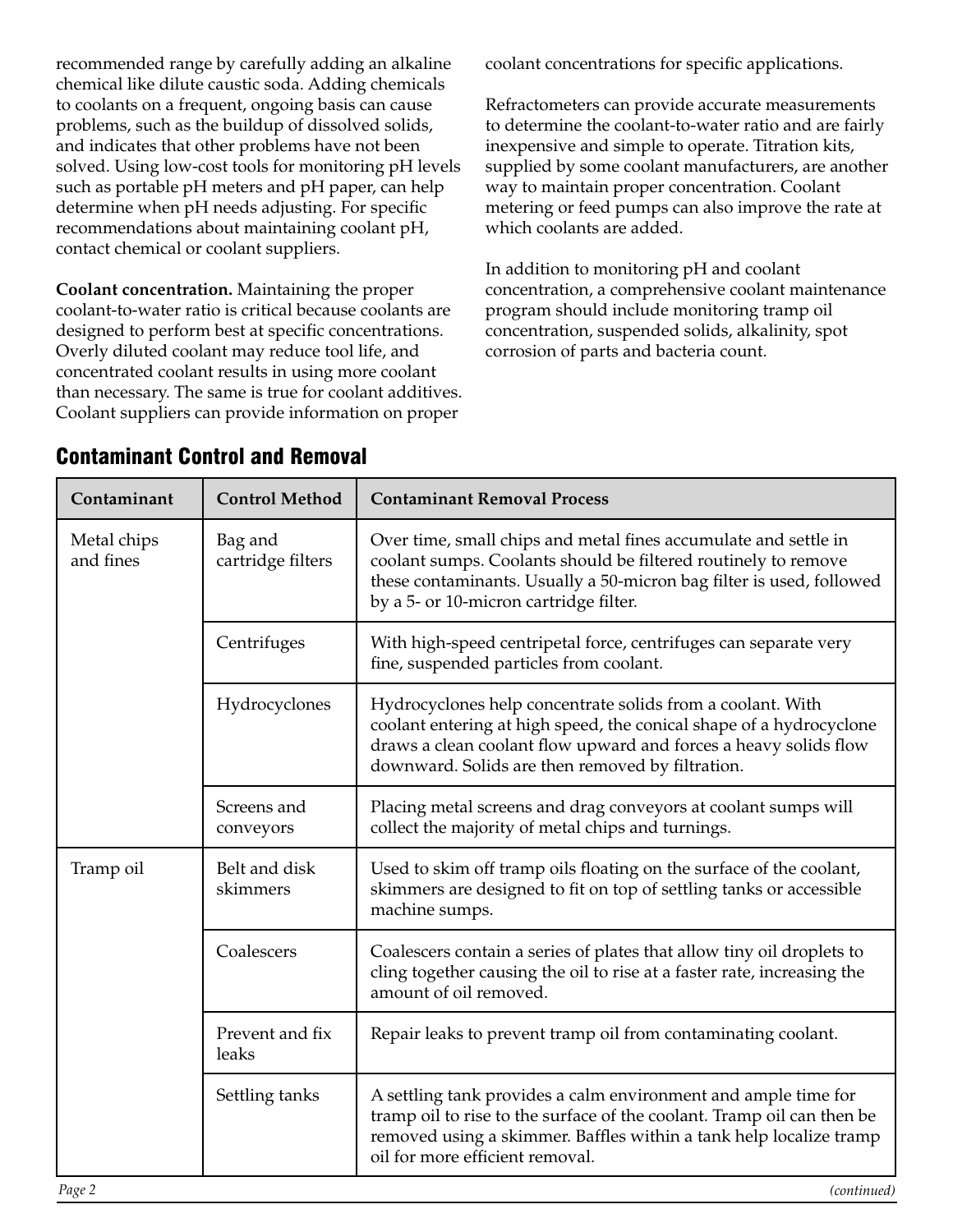| Contaminant             | <b>Control Method</b>                                                   | <b>Contaminant Removal Process</b>                                                                                                                                                                                                                                                                                                                                                                                                                                                                                                                                                                                                                                                                                                                                                                                                                                                                                         |
|-------------------------|-------------------------------------------------------------------------|----------------------------------------------------------------------------------------------------------------------------------------------------------------------------------------------------------------------------------------------------------------------------------------------------------------------------------------------------------------------------------------------------------------------------------------------------------------------------------------------------------------------------------------------------------------------------------------------------------------------------------------------------------------------------------------------------------------------------------------------------------------------------------------------------------------------------------------------------------------------------------------------------------------------------|
| Bacteria<br>(anaerobic) | Aeration                                                                | Aeration is the simplest method to control the growth of anaerobic<br>bacteria. Aeration creates an oxygen-rich environment, preventing<br>anaerobic conditions and the growth of anaerobic bacteria.                                                                                                                                                                                                                                                                                                                                                                                                                                                                                                                                                                                                                                                                                                                      |
|                         |                                                                         | Non-aerated coolant sumps provide ideal conditions for the<br>growth of anaerobic bacteria: water and no oxygen. Anaerobic<br>bacteria break down sulfur-containing compounds in coolants,<br>and generate acidic hydrogen sulfide ( $H_2S$ ) gas, recognized by<br>its "rotten egg" smell. If bacterial growth is not controlled in the<br>coolant, the $H_2S$ can impede lubricating qualities and can create a<br>corrosive environment that could damage tools and parts.                                                                                                                                                                                                                                                                                                                                                                                                                                              |
|                         |                                                                         | Aeration is accomplished by recirculating the coolant in the sump<br>when the machine is not in operation, or by adding a stirring<br>mechanism or an air bubbler to the sump.                                                                                                                                                                                                                                                                                                                                                                                                                                                                                                                                                                                                                                                                                                                                             |
|                         | UV light,<br>ozone, heat<br>pasteurization<br>and chemical<br>biocides  | Many other methods are available to control bacterial growth<br>problems. When selecting one, determine if it is compatible with<br>the coolant used and if it will control the bacterial strains present.<br>Coolant suppliers can help determine which method to use for<br>specific applications.                                                                                                                                                                                                                                                                                                                                                                                                                                                                                                                                                                                                                       |
|                         |                                                                         | Add chemical biocides only when needed. Excess biocide can<br>cause coolant pH to fluctuate and can have an adverse affect on<br>human health, such as aggravated dermatitis. As a last resort<br>for controlling bacterial growth, use an EPA-approved chemical<br>biocide.                                                                                                                                                                                                                                                                                                                                                                                                                                                                                                                                                                                                                                               |
|                         | Sump cleaning                                                           | Routine sump cleaning controls bacterial growth. When a coolant<br>is replaced, the sump should be chemically or steam cleaned to<br>remove any residual bacteria that could contaminate the new<br>coolant.                                                                                                                                                                                                                                                                                                                                                                                                                                                                                                                                                                                                                                                                                                               |
| Dissolved salts         | Water treatment:<br>dionization,<br>reverse osmosis,<br>or distillation | City or well water usually contains significant amounts of calcium<br>and magnesium, making it hard water. It may also contain other<br>minerals and possibly some suspended solids. These contaminants<br>affect tool and emulsion stability. As coolant life is extended these<br>contaminants build up. Hard water minerals can cause scaling<br>on equipment and upset the chemical balance of the coolant.<br>Suspended solids provide surfaces for bacterial growth and can<br>end up as abrasive solids in the cutting zone. Water softening is<br>not a useful treatment method because it introduces sodium salts,<br>which can be corrosive when combined with chlorides and sulfates<br>in the coolants. Using purified water to make coolants generally<br>improves performance and life. If foaming problems occur try<br>blending purified water with city water to create an intermediate<br>water quality. |